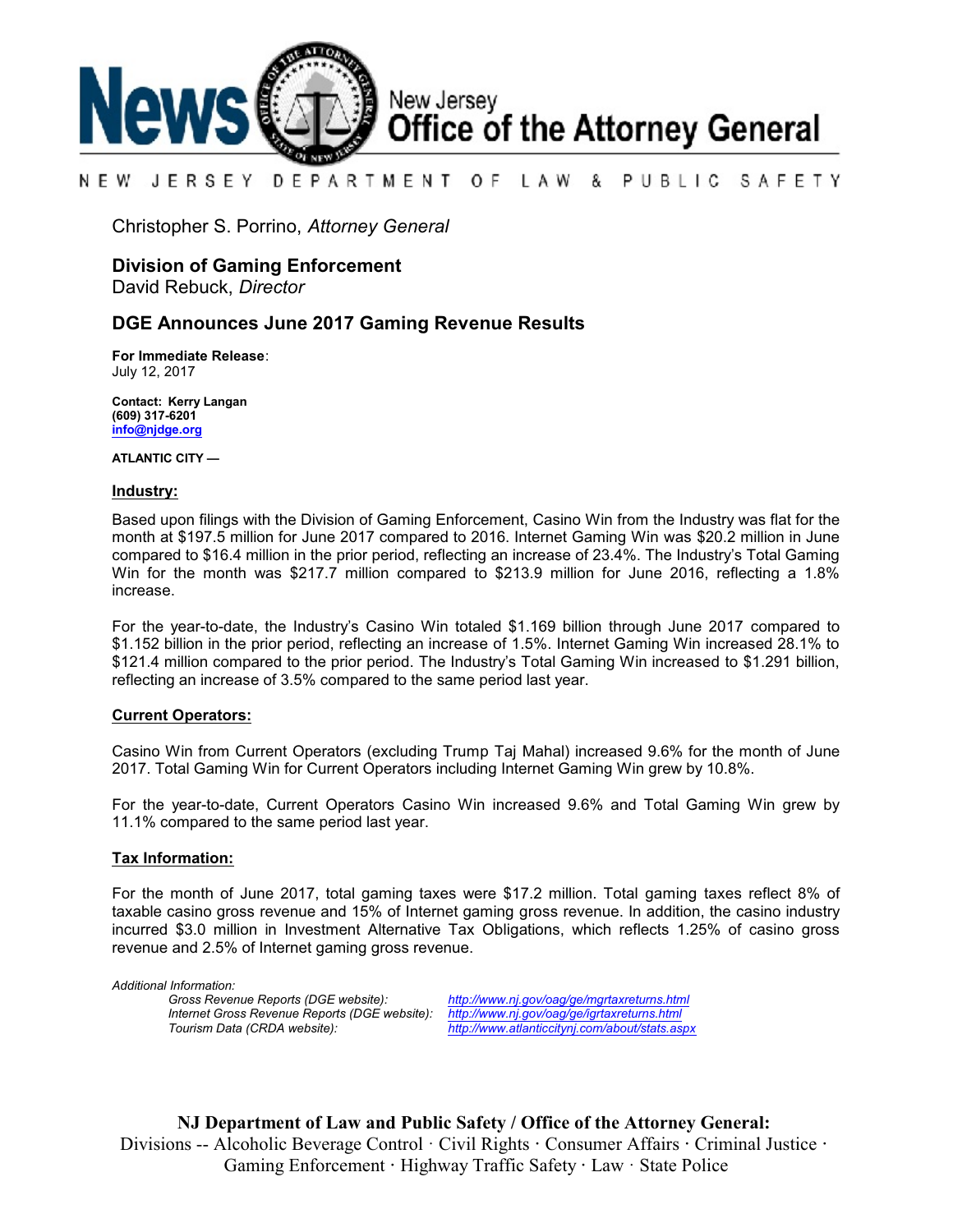# **JUNE 2017 STATISTICS**

| <u>GAMING WIN INFORMATION</u>                 |                                                |                           |                                          |               |
|-----------------------------------------------|------------------------------------------------|---------------------------|------------------------------------------|---------------|
|                                               |                                                |                           | Increase (Decrease)                      | $\frac{0}{6}$ |
| June                                          | 2017<br>$\overline{\mathbb{S}}$<br>142,968,402 | 2016<br>142,948,427<br>\$ | \$<br>19,975<br>$\overline{\mathcal{S}}$ | 0.0           |
| Slot Machine Win<br><b>Table Game Win</b>     |                                                |                           |                                          | 0.0           |
|                                               | 54,520,382                                     | 54,545,339                | (24, 957)                                |               |
| Casino Win                                    | 197,488,784                                    | 197,493,766               | (4,982)                                  | 0.0           |
| Peer-to-Peer                                  | 1,735,634                                      | 1,969,175                 | (233, 541)                               | (11.9)        |
| <b>Other Authorized Games</b>                 | 18,497,765                                     | 14,433,002                | 4,064,763                                | 28.2          |
| Internet Gaming Win                           | 20,233,399                                     | 16,402,177                | 3,831,222                                | 23.4          |
|                                               |                                                |                           |                                          |               |
| <b>Total Gaming Win</b>                       | 217,722,183                                    | 213,895,943               | 3,826,240                                | 1.8           |
| Less: Trump Taj Mahal (a)                     |                                                | 17,338,089                | (17, 338, 089)                           | n/a           |
| Total: Current Operators (b)                  | 217,722,183<br>\$                              | 196,557,854<br>\$         | 21,164,329                               | 10.8          |
|                                               |                                                |                           |                                          |               |
| <b>June YTD</b>                               |                                                |                           |                                          |               |
| Slot Machine Win                              | \$<br>821,716,491                              | \$<br>820,881,835         | \$<br>834,656                            | 0.1           |
| Table Game Win                                | 347,575,497                                    | 330,866,926               | 16,708,571                               | 5.0           |
| Casino Win                                    | 1,169,291,988                                  | 1,151,748,761             | 17,543,227                               | 1.5           |
| Peer-to-Peer                                  | 12,585,723                                     | 13,734,234                | (1, 148, 511)                            | (8.4)         |
| <b>Other Authorized Games</b>                 | 108,828,569                                    | 81,081,999                | 27,746,570                               | 34.2          |
| Internet Gaming Win                           | 121,414,292                                    | 94,816,233                | 26,598,059                               | 28.1          |
|                                               |                                                |                           |                                          |               |
| <b>Total Gaming Win</b>                       | 1,290,706,280                                  | 1,246,564,994             | 44,141,286                               | 3.5           |
| Less: Trump Taj Mahal (a)                     |                                                | 85,180,273                | (85, 180, 273)                           | n/a           |
| Total: Current Operators (b)                  | 1,290,706,280                                  | \$1,161,384,721           | 129,321,559                              | 11.1          |
|                                               |                                                |                           |                                          |               |
| <b>GROSS REVENUE TAX AND CRDA OBLIGATIONS</b> |                                                |                           |                                          |               |
|                                               | Total                                          | Total IAT                 |                                          |               |
|                                               | Gaming Taxes (c)                               | Obligations (d)           |                                          |               |
| June 2017                                     |                                                |                           |                                          |               |
|                                               | \$<br>17,188,073<br>\$                         | \$<br>2,974,931           |                                          |               |
| YTD June 2017                                 | 103,392,482                                    | \$<br>17,653,838          |                                          |               |
|                                               |                                                |                           |                                          |               |

(a) Discontinued Operators reflects ceased operators that did not report win during the last day of the current month. Trump Taj Mahal discontinued operations on October 10, 2016.

(b) Current Operators reflects active operators reporting win during the last day of the current month.

(c) Total Gaming Taxes reflect 8% of taxable casino gross revenue and 15% of Internet gaming gross revenue. Taxable casino gross revenue reflects casino gross revenue less the deduction for eligible promotional gaming credits. Gross Revenue is not Win, is unaudited, and subject to adjustment. Year-to-Date Gross Revenue amount includes any amendments received since the prior monthly press release.

(d) Total IAT Obligations reflect 1.25% of casino gross revenue and 2.5% of Internet gaming gross revenue.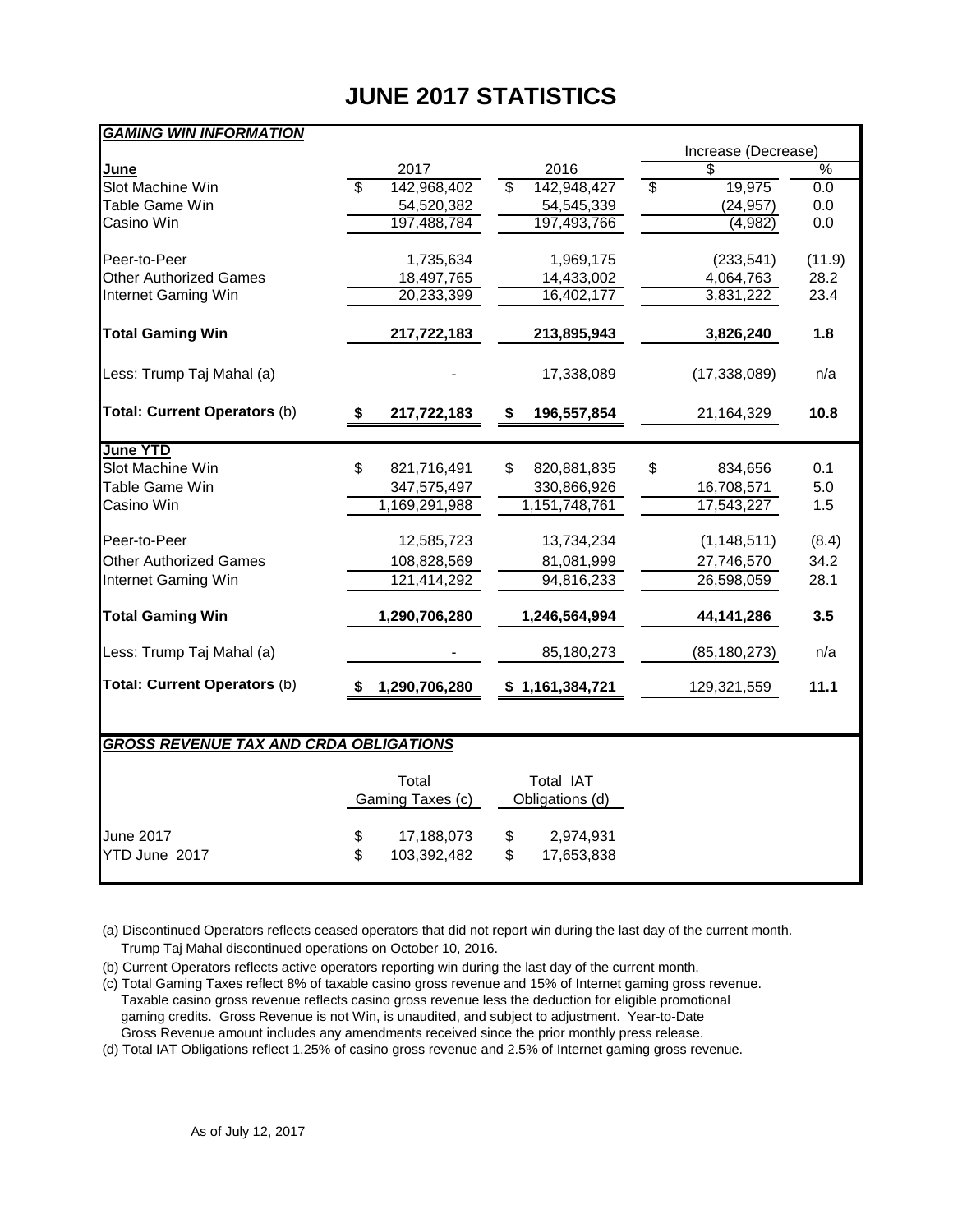#### **THE ATLANTIC CITY CASINO INDUSTRY MONTHLY WIN COMPARISON FOR THE MONTH ENDED JUNE 2017 VERSUS 2016**

|                              | <b>CASINO WIN</b> |             |    | <b>INCREASE</b><br>(DECREASE) |  | <b>INTERNET GAMING WIN</b> |               |            |    | <b>INCREASE</b><br>(DECREASE) |  | <b>TOTAL GAMING WIN</b> |    |             |    | <b>INCREASE</b><br>(DECREASE) |         |
|------------------------------|-------------------|-------------|----|-------------------------------|--|----------------------------|---------------|------------|----|-------------------------------|--|-------------------------|----|-------------|----|-------------------------------|---------|
|                              |                   | 2017        |    | 2016                          |  | $\%$                       |               | 2017       |    | 2016                          |  | $\%$                    |    | 2017        |    | 2016                          | $\%$    |
| <b>Bally's AC</b>            | \$                | 18,156,634  | \$ | 16,906,446                    |  | 7.4                        | $\mathcal{S}$ |            | \$ |                               |  | n/a                     | \$ | 18,156,634  | \$ | 16,906,446                    | 7.4     |
| Borgata                      |                   | 59,835,792  |    | 55,986,651                    |  | 6.9                        |               | 3,887,240  |    | 3,779,499                     |  | 2.9                     |    | 63,723,032  |    | 59,766,150                    | 6.6     |
| Caesars                      |                   | 24,688,410  |    | 25,168,587                    |  | (1.9)                      |               |            |    |                               |  | n/a                     |    | 24,688,410  |    | 25,168,587                    | (1.9)   |
| Caesars Interactive NJ       |                   |             |    |                               |  | n/a                        |               | 3,611,618  |    | 3,039,892                     |  | 18.8                    |    | 3,611,618   |    | 3,039,892                     | 18.8    |
| Golden Nugget                |                   | 18,017,766  |    | 15,703,131                    |  | 14.7                       |               | 5,576,526  |    | 3,533,457                     |  | 57.8                    |    | 23,594,292  |    | 19,236,588                    | 22.7    |
| Harrah's                     |                   | 31,647,463  |    | 27,760,849                    |  | 14.0                       |               |            |    |                               |  | n/a                     |    | 31,647,463  |    | 27,760,849                    | 14.0    |
| Resorts                      |                   | 16,683,557  |    | 14,987,579                    |  | 11.3                       |               |            |    |                               |  | n/a                     |    | 16,683,557  |    | 14,987,579                    | 11.3    |
| <b>Resorts Digital</b>       |                   |             |    |                               |  | n/a                        |               | 3,678,622  |    | 2,703,042                     |  | 36.1                    |    | 3,678,622   |    | 2,703,042                     | 36.1    |
| Tropicana                    |                   | 28,459,162  |    | 23,642,434                    |  | 20.4                       |               | 3,479,393  |    | 3,346,287                     |  | 4.0                     |    | 31,938,555  |    | 26,988,721                    | 18.3    |
| Total: Current Operators (a) |                   | 197,488,784 | S. | 180, 155, 677                 |  | 9.6                        |               | 20,233,399 | S. | 16,402,177                    |  | 23.4                    |    | 217,722,183 |    | \$196,557,854                 | 10.8    |
| Trump Taj Mahal (b)          |                   |             |    | 17,338,089                    |  | n/a                        |               |            |    |                               |  | n/a                     |    |             |    | 17,338,089                    | n/a     |
| <b>Total: Industry</b>       |                   | 197,488,784 |    | 197,493,766                   |  | 0.0                        |               | 20,233,399 | \$ | 16,402,177                    |  | 23.4                    |    | 217,722,183 |    | \$213,895,943                 | $1.8\,$ |

(a) Current Operators reflect licensees reporting win during the entire current month.

(b) Discontinued Operators reflects ceased operators that did not report win during the last day of the current month.Trump Taj Mahal discontinued operations on October 10, 2016.